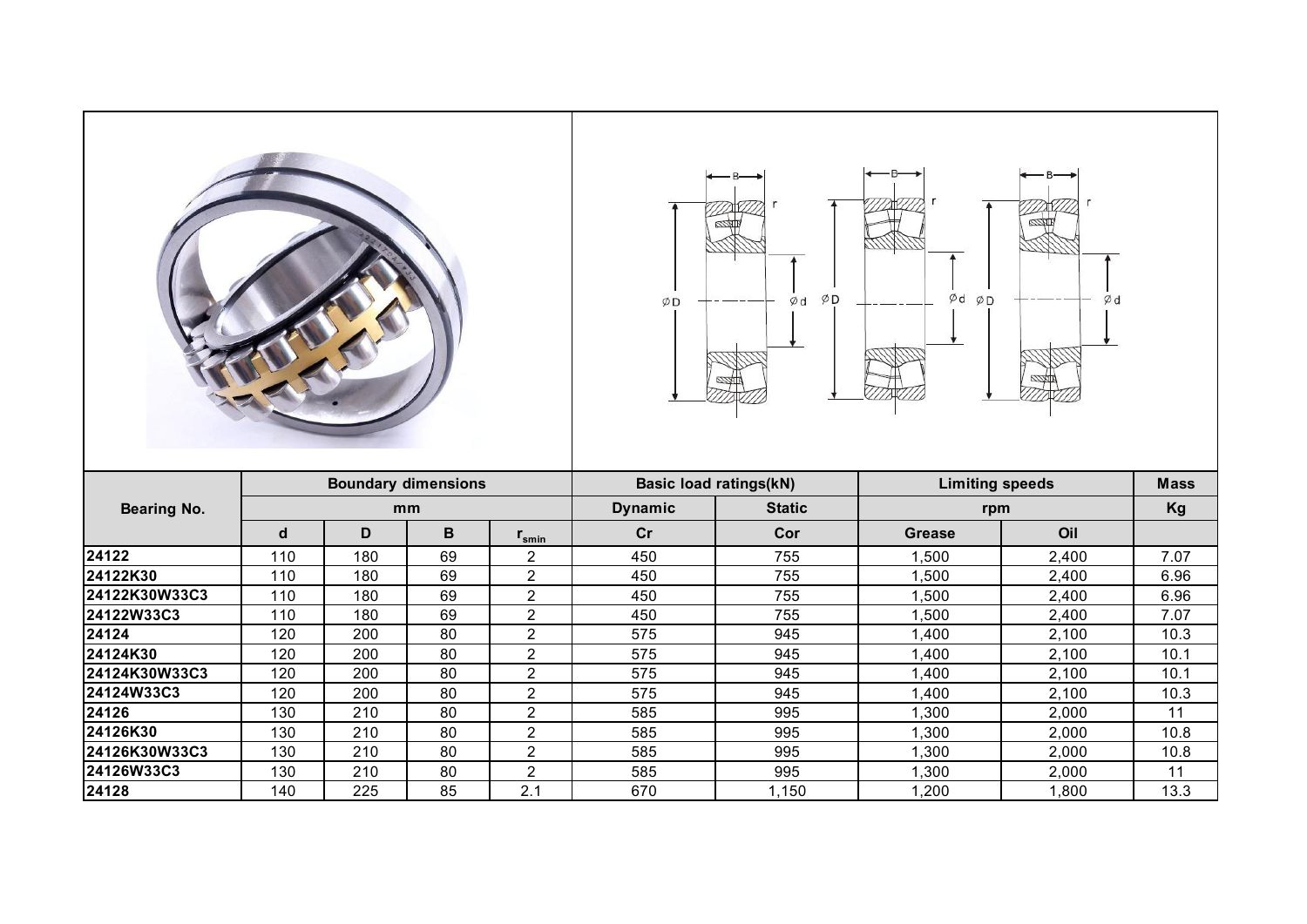| 24128K30      | 140 | 225 | 85  | 2.1            | 670   | 1,150 | 1,200 | 1,800 | 13.1 |
|---------------|-----|-----|-----|----------------|-------|-------|-------|-------|------|
| 24128K30W33C3 | 140 | 225 | 85  | 2.1            | 670   | 1,150 | 1,200 | 1,800 | 13.1 |
| 24128W33C3    | 140 | 225 | 85  | 2.1            | 670   | 1,150 | 1,200 | 1,800 | 13.3 |
| 24130         | 150 | 250 | 100 | 2.1            | 885   | 1,520 | 1,100 | 1,700 | 20.2 |
| 24130K30      | 150 | 250 | 100 | 2.1            | 885   | 1,520 | 1,100 | 1,700 | 20   |
| 24130K30W33C3 | 150 | 250 | 100 | 2.1            | 885   | 1,520 | 1,100 | 1,700 | 20   |
| 24130W33C3    | 150 | 250 | 100 | 2.1            | 885   | 1,520 | 1,100 | 1,700 | 20.2 |
| 24132         | 160 | 270 | 109 | 2.1            | 1,040 | 1,780 | 1,000 | 1,600 | 26   |
| 24132K30      | 160 | 270 | 109 | 2.1            | 1,040 | 1,780 | 1,000 | 1,600 | 25.6 |
| 24132K30W33C3 | 160 | 270 | 109 | 2.1            | 1,040 | 1,780 | 1,000 | 1,600 | 25.6 |
| 24132W33C3    | 160 | 270 | 109 | 2.1            | 1,040 | 1,780 | 1,000 | 1,600 | 26   |
| 24134         | 170 | 280 | 109 | 2.1            | 1,080 | 1,880 | 960   | 1,500 | 27.2 |
| 24134K30      | 170 | 280 | 109 | 2.1            | 1,080 | 1,880 | 960   | 1,500 | 26.8 |
| 24134K30W33C3 | 170 | 280 | 109 | 2.1            | 1,080 | 1,880 | 960   | 1,500 | 26.8 |
| 24134W33C3    | 170 | 280 | 109 | 2.1            | 1,080 | 1,880 | 960   | 1,500 | 27.2 |
| 24136         | 180 | 300 | 118 | 3              | 1,250 | 2,210 | 900   | 1,400 | 34.3 |
| 24136K30      | 180 | 300 | 118 | 3              | 1,250 | 2,210 | 900   | 1,400 | 33.8 |
| 24136K30W33C3 | 180 | 300 | 118 | 3              | 1,250 | 2,210 | 900   | 1,400 | 33.8 |
| 24136W33C3    | 180 | 300 | 118 | 3              | 1,250 | 2,210 | 900   | 1,400 | 34.3 |
| 24138         | 190 | 320 | 128 | 3              | 1,420 | 2,480 | 850   | 1,300 | 42.8 |
| 24138K30      | 190 | 320 | 128 | 3              | 1,420 | 2,480 | 850   | 1,300 | 42.2 |
| 24138K30W33C3 | 190 | 320 | 128 | 3              | 1,420 | 2,480 | 850   | 1,300 | 42.2 |
| 24138W33C3    | 190 | 320 | 128 | $\mathfrak{S}$ | 1,420 | 2,480 | 850   | 1,300 | 42.8 |
| 24140         | 200 | 340 | 140 | 3              | 1,630 | 2,900 | 800   | 1,200 | 53.4 |
| 24140K30      | 200 | 340 | 140 | 3              | 1,630 | 2,900 | 800   | 1,200 | 52.6 |
| 24140K30W33C3 | 200 | 340 | 140 | 3              | 1,630 | 2,900 | 800   | 1,200 | 52.6 |
| 24140W33C3    | 200 | 340 | 140 | 3              | 1,630 | 2,900 | 800   | 1,200 | 53.4 |
| 24144         | 220 | 370 | 150 | 4              | 1,880 | 3,400 | 720   | 1,100 | 67   |
| 24144K30      | 220 | 370 | 150 | $\overline{4}$ | 1,880 | 3,400 | 720   | 1,100 | 66   |
| 24144K30W33C3 | 220 | 370 | 150 | 4              | 1,880 | 3,400 | 720   | 1,100 | 66   |
| 24144W33C3    | 220 | 370 | 150 | $\overline{4}$ | 1,880 | 3,400 | 720   | 1,100 | 67   |
| 24148         | 240 | 400 | 160 | 4              | 2,110 | 3,800 | 650   | 1,000 | 82.2 |
| 24148K30      | 240 | 400 | 160 | 4              | 2,110 | 3,800 | 650   | 1,000 | 80.9 |
| 24148K30W33C3 | 240 | 400 | 160 | 4              | 2,110 | 3,800 | 650   | 1,000 | 80.9 |
| 24148W33C3    | 240 | 400 | 160 | 4              | 2,110 | 3,800 | 650   | 1,000 | 82.2 |
|               |     |     |     |                |       |       |       |       |      |